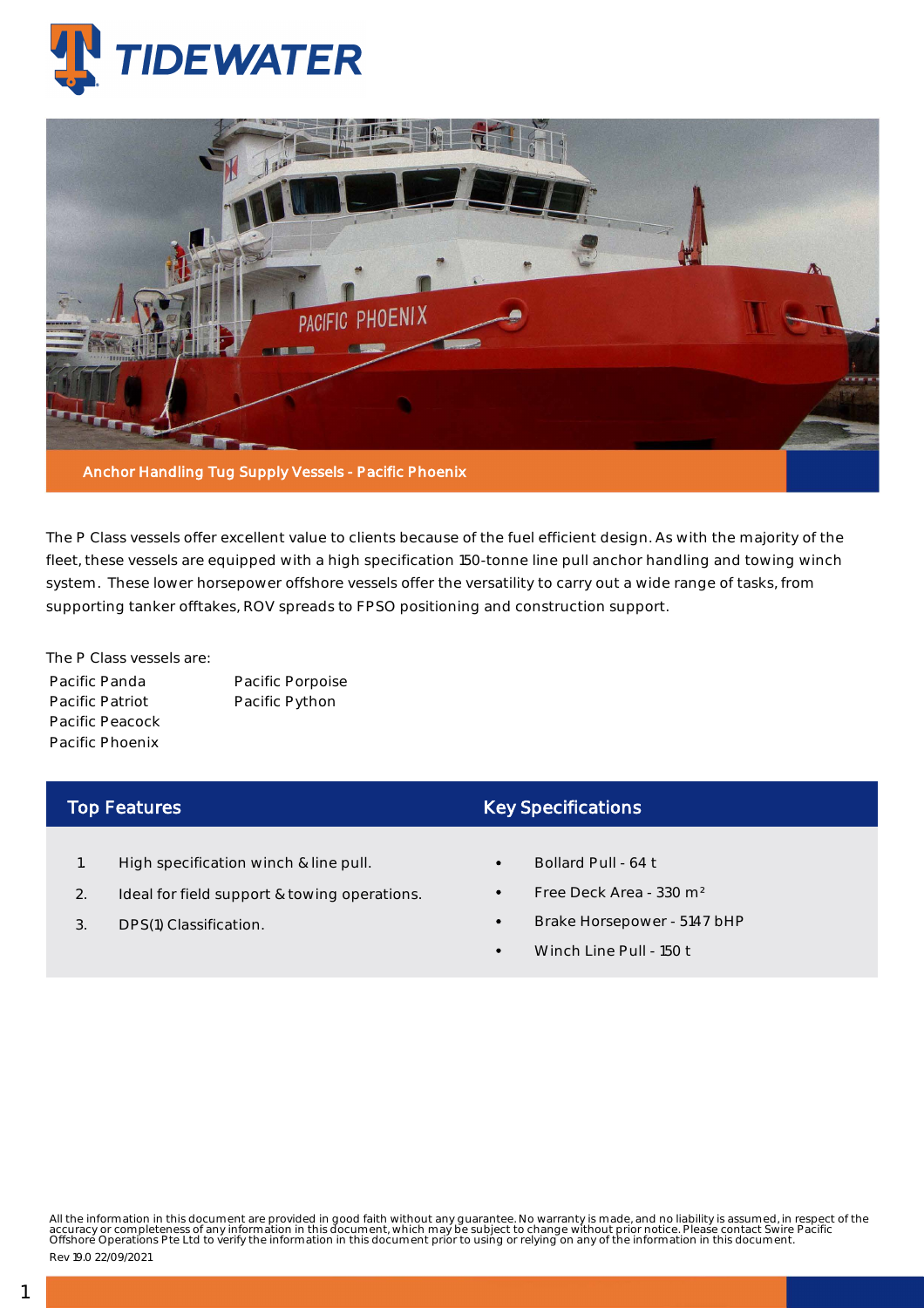



| <b>General Information</b> |                                                                                                                                 |  |  |  |  |
|----------------------------|---------------------------------------------------------------------------------------------------------------------------------|--|--|--|--|
| <b>Vessel Name</b>         | Pacific Phoenix                                                                                                                 |  |  |  |  |
| Built                      | Qingdao Qianjin Shipyard,<br>China, June 2011                                                                                   |  |  |  |  |
| Flag                       | Singapore                                                                                                                       |  |  |  |  |
| Call Sign                  | 9V7612                                                                                                                          |  |  |  |  |
| IMO No.                    | 9503419                                                                                                                         |  |  |  |  |
| Classification             |                                                                                                                                 |  |  |  |  |
| <b>Class Notation</b>      | DNV-GL +1A Fire fighter(I)<br>Offshore service<br>vessel(Anchor handling,<br>Towing) DPS(1)                                     |  |  |  |  |
| <b>Dimensions</b>          |                                                                                                                                 |  |  |  |  |
| Length (LOA)               | 57.5 <sub>m</sub>                                                                                                               |  |  |  |  |
| <b>Beam</b>                | 14.0 <sub>m</sub>                                                                                                               |  |  |  |  |
| Summer Draft               | 5.10 m                                                                                                                          |  |  |  |  |
| Deadweight @ SummerDraft   | 1551 t                                                                                                                          |  |  |  |  |
| GT                         | 1329                                                                                                                            |  |  |  |  |
| <b>Deck Capacities</b>     |                                                                                                                                 |  |  |  |  |
| Deck Load Capacity         | 500 t                                                                                                                           |  |  |  |  |
| Deck Strength              | 5 t/m <sup>2</sup> - General Deck                                                                                               |  |  |  |  |
| Free Deck Area             | $330 \text{ m}^2$                                                                                                               |  |  |  |  |
| Length x Width             | 30 x 11 m                                                                                                                       |  |  |  |  |
| <b>Tank Capacities</b>     |                                                                                                                                 |  |  |  |  |
| <b>NLS</b>                 | See brine/mud                                                                                                                   |  |  |  |  |
| Brine / Mud                | 147 m <sup>3</sup> Brine (Multi usage<br>tanks)<br>332 m <sup>3</sup> Mud (Multi usage<br>tanks, dedicated 185 m <sup>3</sup> ) |  |  |  |  |
| Drill / Ballast Water      | $372 \text{ m}^3$                                                                                                               |  |  |  |  |
| Dry Bulk                   | 140 m <sup>3</sup> (In 4 dedicated tanks)                                                                                       |  |  |  |  |
| <b>Fresh Water</b>         | $397 \text{ m}^3$                                                                                                               |  |  |  |  |
| <b>Fuel Dedicated</b>      | $566 \text{ m}^3$                                                                                                               |  |  |  |  |
| <b>Fuel Total</b>          | $566 \text{ m}^3$                                                                                                               |  |  |  |  |

| Refer to Tank Capacities<br>Table                                                                                                               |  |  |  |
|-------------------------------------------------------------------------------------------------------------------------------------------------|--|--|--|
| See brine/mud                                                                                                                                   |  |  |  |
|                                                                                                                                                 |  |  |  |
| 2 x Yanmar 6EY26 diesel<br>engines each 1920 kW = 3840<br>kW (5147 bHP),<br>Twin CPP propellers in KORT<br>nozzles with Hi-lift flap<br>rudders |  |  |  |
| 1 x Bow tunnel 500 kW / 670<br>bHP<br>1 x Stern tunnel 500 kW / 670<br>bHP                                                                      |  |  |  |
| 64 t @ 100% MCR                                                                                                                                 |  |  |  |
|                                                                                                                                                 |  |  |  |
| 1 x AH winch 150 t 1st layer @<br>0-7 m/min<br>Wire capacity 1200 m of 64<br>mm dia.                                                            |  |  |  |
| 2 x Karmoy 160 t SWL                                                                                                                            |  |  |  |
| 1 x Karmoy 300 t SWL                                                                                                                            |  |  |  |
| RRM 2.0 m x 4.0 m @ 250 t                                                                                                                       |  |  |  |
| 2 x Capstans, with fixed<br>warping head 410 mm x 575<br>mm $@$ approx. 7 t at 0-<br>15m/min                                                    |  |  |  |
| 2 x 10 t pull at approx. 0-<br>15m/min, 150 m of 22 mm                                                                                          |  |  |  |
| Electric Hydraulic, Fixed<br>Boom<br>Capacity 1.5 t $@8m$                                                                                       |  |  |  |
| 1 x 76 mm mounted on work<br>drum                                                                                                               |  |  |  |
|                                                                                                                                                 |  |  |  |
| Approx. 10.5 m <sup>3</sup> /Day @ 10<br>knots                                                                                                  |  |  |  |
| Approx. 4.5 m <sup>3</sup> /Day                                                                                                                 |  |  |  |
| Approx. 5.6 m <sup>3</sup> /Day                                                                                                                 |  |  |  |
|                                                                                                                                                 |  |  |  |
|                                                                                                                                                 |  |  |  |

All the information in this document are provided in good faith without any guarantee. No warranty is made, and no liability is assumed, in respect of the<br>accuracy or completeness of any information in this document, which Rev 19.0 22/09/2021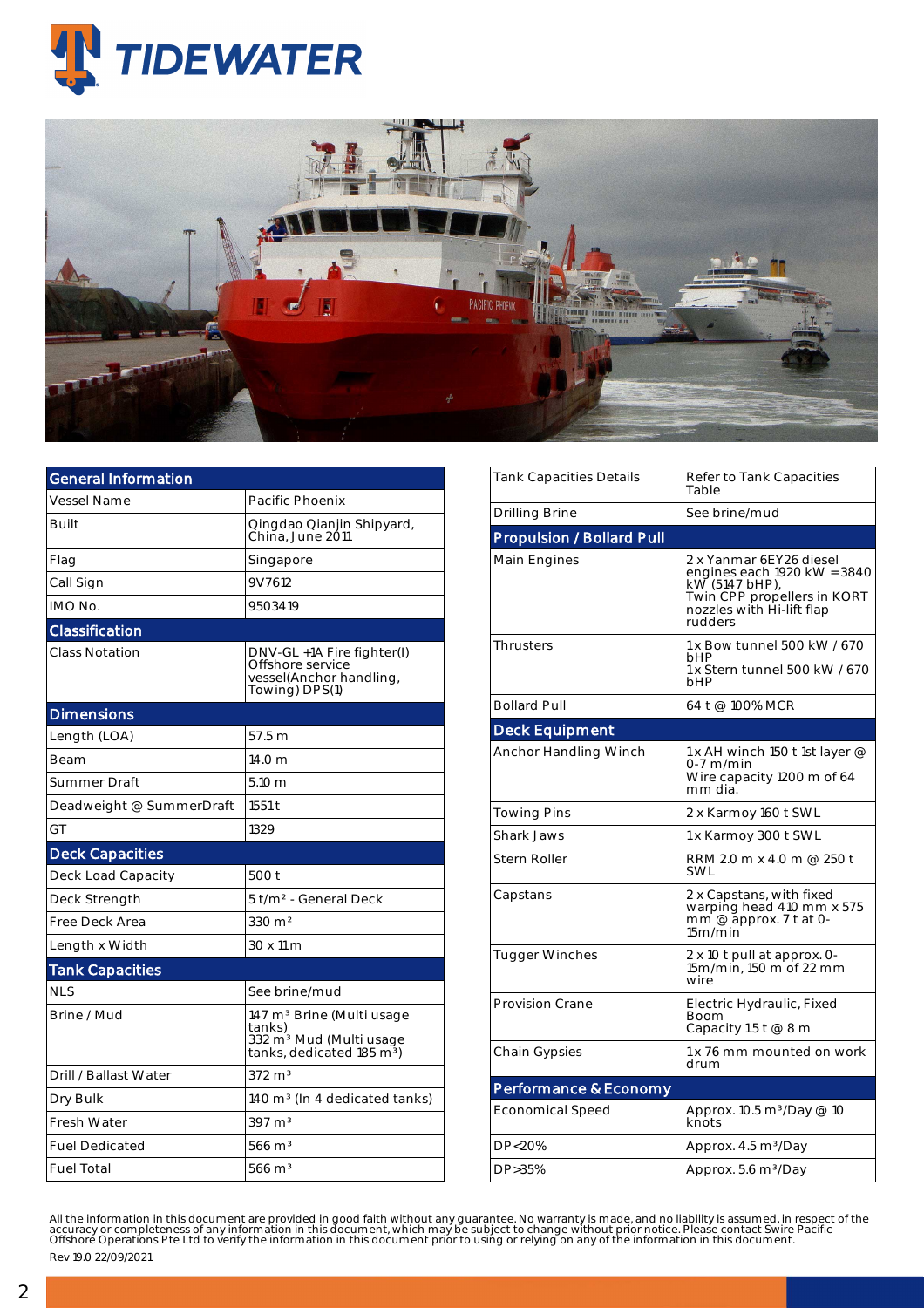

| Standby in Field                                                                            | Approx. 4 m <sup>3</sup> /Day                                                                                            |  |  |  |  |  |
|---------------------------------------------------------------------------------------------|--------------------------------------------------------------------------------------------------------------------------|--|--|--|--|--|
| Standby in Port                                                                             | Approx. $0.9 \text{ m}^3$                                                                                                |  |  |  |  |  |
| <b>Note</b>                                                                                 | Performance & Economy<br>figures are given at mean<br>vessel draft of 4.5 m (1140 t<br>deadweight) & Beaufort Scale<br>2 |  |  |  |  |  |
| <b>Dynamic Positioning System</b>                                                           |                                                                                                                          |  |  |  |  |  |
| Type                                                                                        | GE DPS-11 Simplex DP System                                                                                              |  |  |  |  |  |
| Reference Systems                                                                           | 1 x Fanbeam<br>1 x Veripos DGNSS                                                                                         |  |  |  |  |  |
| <b>Motion Reference Units</b>                                                               | $1 \times VRI$<br>2 x Anemometers<br>2 x Gyros Compasses                                                                 |  |  |  |  |  |
| <b>Rescue Boat</b>                                                                          |                                                                                                                          |  |  |  |  |  |
| 1.1 x Maritime Partner MP111 TWJ 10 person, SOLAS approved<br>FRDC, with 2 x diesel inboard |                                                                                                                          |  |  |  |  |  |
| 2.1 x Vanguard VG 6.0 FRW, 15 persons, SOLAS Approved FRB<br>with inboard diesel waterjet   |                                                                                                                          |  |  |  |  |  |
| Accommodation                                                                               |                                                                                                                          |  |  |  |  |  |
| Person Capacity                                                                             | Total 22<br>4 x 1man cabin<br>5 x 2man cabins (Including<br>hospital)<br>2 x 4man cabins                                 |  |  |  |  |  |

All the information in this document are provided in good faith without any guarantee. No warranty is made, and no liability is assumed, in respect of the<br>accuracy or completeness of any information in this document, which

Rev 19.0 22/09/2021